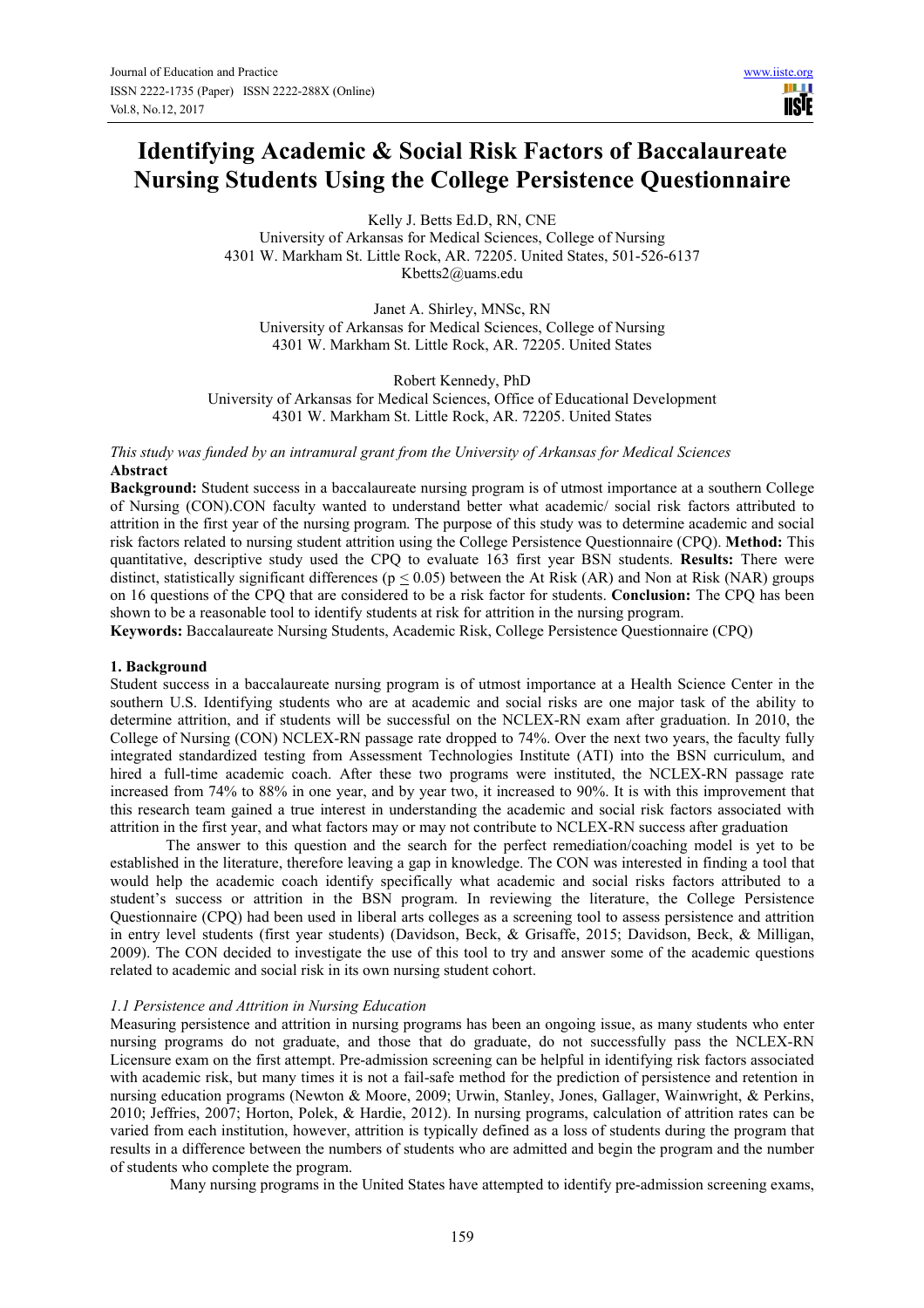course standardized exams, and other variables that may predict nursing student success in nursing programs, but there still remains a gap in knowledge as what exactly are the predictors that include both academic and social attributes that truly identify success, and decrease attrition in nursing programs. A study by Horton, Polek, and Hardie, (2012) evaluated the relationship between enhanced remediation programs and NCLEX-RN Success. In doing so, they concluded that there were two predictors that improved a student's chance of being successful on the NCLEX-RN exam. They were student membership in an enhanced remediation group, and the student's first year medical surgical course scores. However, recommendations from the study challenged other nursing programs to mimic their study in order to determine overall generalizability to other nursing programs. McCarthy, Harris and Tracz, (2013) utilized the Assessment Technologies Institute (ATI) Test of Essential Academic Skills (TEAS V) and five ATI subject standardized exams to determine if these variables could predict NCLEX-RN pass rates. Results revealed a significant correlation among pre-nursing, ATI scores, and NCLEX-RN first time pass rates. Prediction of NCLEX-RN success rates using these standardized testing measures was supported with the strongest predictors being the ATI Medical Surgical standardized exam and the ATI Mental Health standardized exam.

# *1.2 Intensity of Nursing Programs*

Historically and currently, the baccalaureate curriculum in nursing programs is very intense and the students are required to be in class and clinical 4-5 days per week sometimes up to 8-12 hours a day. The students may take as many as 15-18 hours per semester including both didactic and practicum hours. At the College of Nursing, students take 58 hours of pre-requisite courses prior to being accepted into the nursing program, which means that they come into the program as a junior level student and complete the remainder of their graduation hours of nursing in just four semesters. Students coming into the program have taken their pre-requisite general education courses from various types of universities and community colleges. Many students who enter the nursing programs are second degree students. Pre-admission Testing, interviewing, and admission GPA scores of 3.0 or higher are currently being used in many nursing programs to identify top candidates for their nursing programs. Due to the intense pace of nursing programs, student attrition can be impacted by factors not related to academics and these factors, if not identified early in the program, can have a negative impact of student success. Uyehara, Magnussen, Itano, and Zhang (2013) identified these factors as academic burn-out, maladaptive relationships with faculty, inability or difficulty being prepared for their clinical experiences, negative images in nursing, time pressures, conflicting demands, and discrepancy between student perceptions of nursing and the actual student experience.

#### *1.3 Stress and Non-Academic Risk Factors*

It has also been identified in the literature that there are many factors besides academic risk that may contribute to a student's attrition in the program such as financial constraints, medical or mental health issues, lack of family support, realization that nursing is really not the career choice for them, and social integration issues (Abele, Penprase & Ternes, 2013). It is these non-academic risk factors that we have identified as barriers to success in the nursing program that led us to the questions of whether or not the College Persistence Questionnaire (CPQ) would be a tool that would help us identify risk factors other than academic performance. Davidson, Beck, & Milligan (2009) developed the College Persistence Questionnaire that was designed to allow faculty and administrators to identify students who were at risk of dropping out of college, ascertain why the student drops out and identify persistence variables of undergraduate students. Davison, Beck & Milligan (2009) utilized data from four colleges and a review of student retention in the literature to develop their questionnaire item pool. The data from these universities and the literature concluded that academic performance, institutional and degree commitments, academic and social integration, satisfaction regarding support services, finances, and social support and psychological adjustment were key categories that would be used to develop the questionnaire. The CPQ does not contain academic performance measures, as institutions generally contain and monitor these indices in their student databases.

# **2. Research Design**

This quantitative, descriptive pretest/posttest study used the College Persistence Questionnaire (CPQ) (Davidson, Beck, and Milligan, 2009) to help identify factors that influence academic and social risk for students in the College of Nursing baccalaureate program. The students received pre and post questionnaires during their first year of the BSN program. The questionnaire data provided information that can be used to compare the students who were identified by the academic coach and the program administrator to be *At Risk* (AR) versus *Non at Risk* (NAR). For this paper, the results of the data from the pre-test questionnaire will be discussed. The subjects comprised a census sample from the two junior class cohorts from the 2013 and 2014 entering class.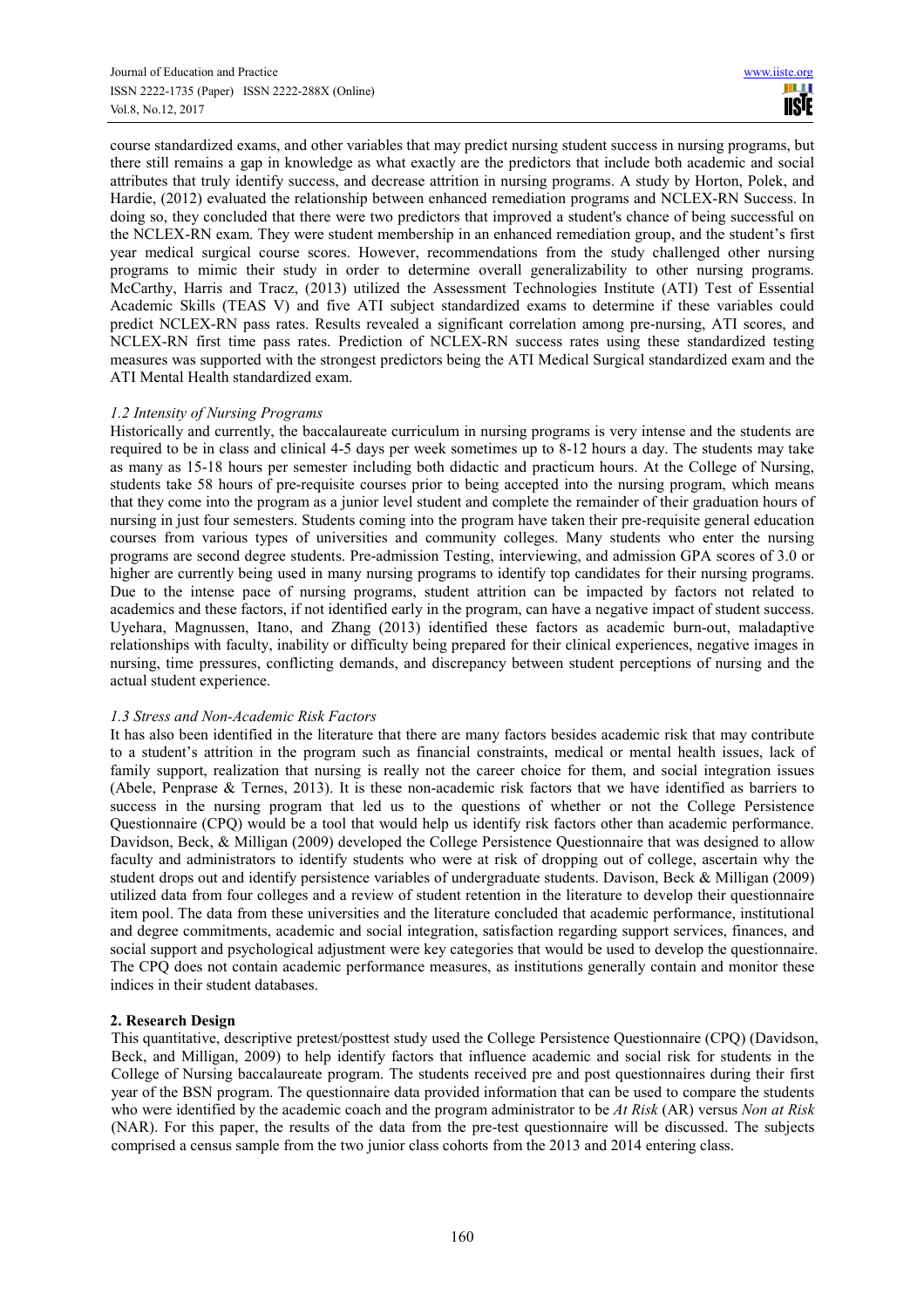## *2.1 Purpose*

The purpose of this pilot study was to determine academic and social risk factors related to nursing student attrition using the CPQ. The study was driven by the following research question: "What are the characteristics of an at-risk student in the BSN program based on CPQ scores?" It was important to ask specifically about the BSN program because although there are certainly shared components and comparable students in many programs, each one still has unique features which need to be addressed.

## *2.2 Sample*

There were a total of 163 students who took the CPQ (Pre-test). The CPQ was administered in a large computer lab in the College of Nursing. This included students both on the main campus and the satellite campus. Meeting in the lab allowed participating students to complete the instrument on-site where the return rate was expected to be much higher than if a link were provided for an off-site response where distractions could lessen the likelihood of responding.

## *2.3 Variables*

A number of variables were determined from the literature and experience to be likely candidates to investigate as academic and social risk factors possibly influencing nursing student attrition. The CPQ score served as the dependent variable for the inferential component of the study. Academic risk factors explore the connection between perceptual viewpoints and educational attainment and persistence. Academic risk factors included learning disabilities, poor study habits, test anxiety, English as second language (ESL), low critical thinking skills, and low competency with computer skills needed to complete assignments and testing. Social support variables link students' interpersonal network and their decision to pursue a college degree. Social risk factors include: having to work full time while in school, financial status, single parenting, and marital problems, commuting to school, and social isolation during the program, age, sex and race.

## *2.4 Instrument*

The College Persistence Questionnaire (CPQ) has been used throughout the United States and also in many foreign countries. It was developed from the retention literature, producing 53 items that were factor analyzed for construct validity, yielding six reliable factors: Institutional Commitment, Degree Commitment, Academic Integration, Social Integration, Support Services Satisfaction, and Academic Conscientiousness (Davidson, Beck, & Milligan 2009). A total of 2022 undergraduates from four bachelor's and master's degree-granting institutions, comprising primarily young, Caucasian, females were the participants; a group that is similar to the makeup of the College of Nursing. A second study examined the predictive validity of the factors and determined that three factors were statistically significant predictors of persistence to the second year, after controlling for high school class rank and standardized test scores: Institutional Commitment, Academic Integration, and Academic Conscientiousness. A total of 283 first-semester freshman participated in this follow-up study, with 259 having complete data for analysis, of which two were eliminated due to their having answered all questions with the same response. The logistic regression model was reasonably effective, correctly classifying 66% of the students as persisters or non-persisters, using a 0.43 cutoff reduced from the default 0.50 to effect a more desirable balance between false positives (Type I errors) and false negatives (Type II errors), particularly given the fairly unequal numbers of persisters and non-persisters (Davidson, Beck, & Milligan 2009).

Internal consistency as measured by Cronbach's alpha, ranged from 0.63 (Academic Conscientiousness) to 0.82 (Social Integration). The other two stronger predictors had alphas of 0.78 (Institutional Commitment) and 0.81 (Academic Integration). Alpha levels of 0.80 are generally acceptable, and all of these but Academic Conscientiousness were within range of 0.80. Academic Conscientiousness (0.63) is somewhat lower, but still within a reasonable range. In the second study, both predictive validity and incremental predictive validity were addressed. To assess incremental predictive validity, both high school rank and SAT scores or ACT equivalents were entered as a block into the logistic regression model. With this information alone, correct classifications were 59%. By adding the six CPQ factors, the correct classifications rose to 68% (Davidson, Beck, & Milligan 2009).

# **3. Research Procedure**

The University Investigational Review Board (IRB) determined that this study would not involve human subjects as defined in 45 CFR 46.102, and therefore it did not fall under the jurisdiction of the IRB approval process. Within the first two months of the students entering the BSN program, the CPQ was administered as a pre-test. The students also took the questionnaire as a post-test at the end of their first year in the BSN program. The CPQ is not part of the usual testing that the students receive once admitted into the program. The students did not receive any new interventions related to the results of the questionnaire during the study. Once the students took routine standardized tests and the pre-test CPQ, students received only remediation interventions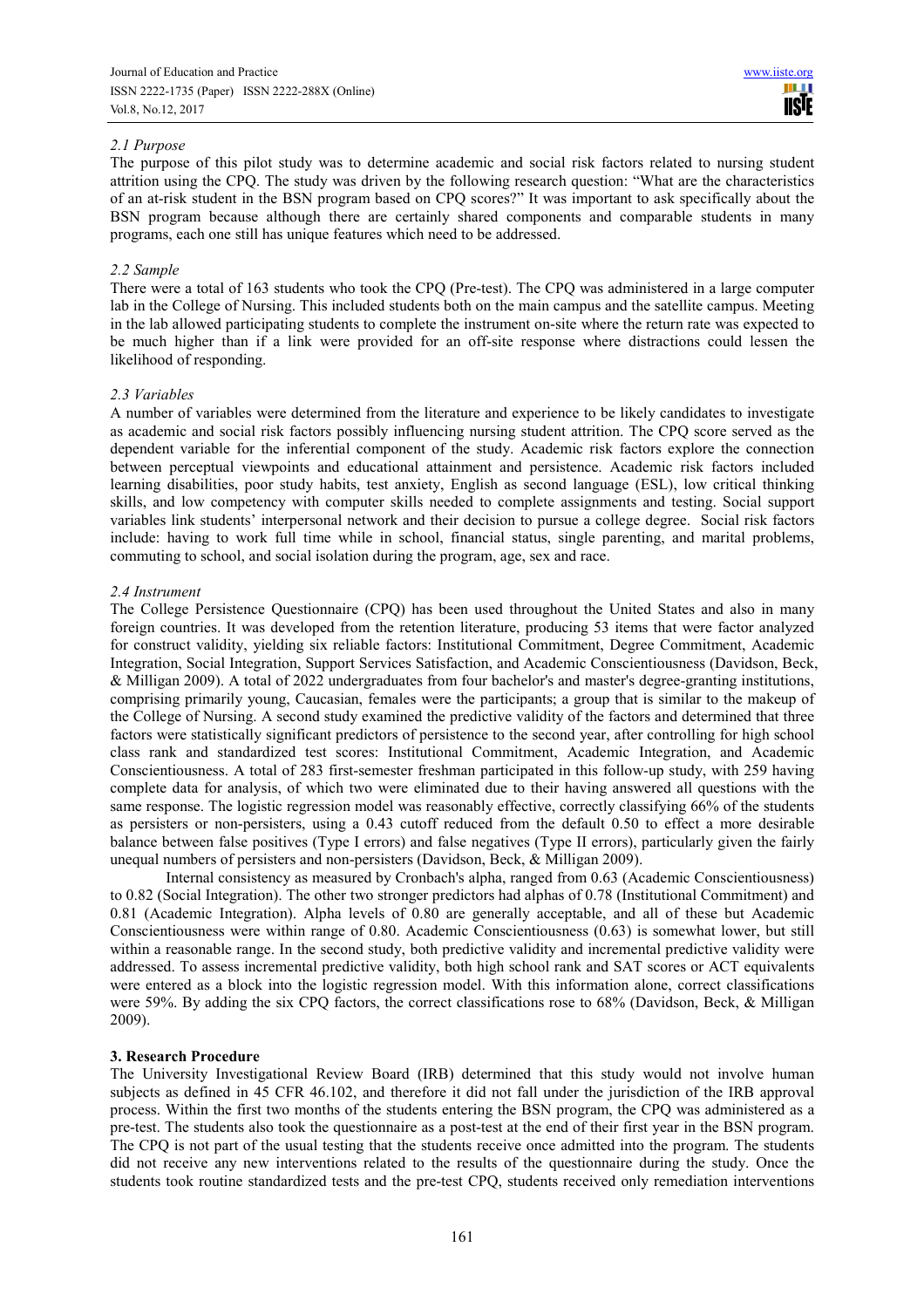related to the results of the Critical Thinking Exam and the Self-Assessment Inventory and the TEAS V Exam. The students receiving remediation were the students who were identified as having academic risk related to their scores from the standardized tests or students who felt that they needed additional remediation during the first year, as indicated by self-referral or by faculty referral. The academic coach met with each student individually to go over the results of their tests and help them identify interventions that would meet their individual needs. Students also received routine remediation related to poor exam grades. These students were referred to the academic coach by themselves or their faculty member. All students who scored less than 75% on any exam were referred to the academic coach for remediation, which consisted of individual or study group interventions. Any student in the BSN program who felt a need to meet with the academic coach to get assistance could make an appointment.

## *3.1 Data Collection/Analysis*

Each student who participated in the study was required to take the CPQ via internet website provided by the owners of the CPQ (Davidson & Beck, 2009). Each student questionnaire for pre and post data was kept in a [secure] database that is part of the CPQ website. The students were required to take the questionnaires as a group in the College of Nursing computer labs at outlined times during their first year of the BSN program. Once the students completed the questionnaire, the owners of the questionnaire provided the investigators of the study all of the de-identified questionnaire data to be analyzed by our statistician. Dr. William Davidson agreed to be available to assist our statistician with any data analysis and the tools recommended for analysis, free of charge. Each CPQ exam was purchased by the UAMS CON. The academic variables included learning disabilities, poor study habits, test anxiety, English as second language (ESL), low critical thinking skills, and low competency with computer skills needed to complete assignments and testing. The social variables included age, race, sex, having to work full time while in school, financial status, single parenting, marital problems, commuting to school, and social isolation during the program. For the continuous variables, means and standard deviations were calculated. For the discrete variables, frequencies and percentages were determined.

## *3.2 Outcomes*

Student retention was measured by data obtained from the CPQ and the associated demographic risk factors; as well as and the need for individual remediation that took place with students who were at risk for academic and social issues. The assessments of the academic coach and a faculty member who also had extensive experience working directly with the students, provided an indication of the students' likelihood of being at-risk of nonpersistence. The CPQ and the demographics were compared descriptively to determine if there were actual substantive differences in these two groups. Extant differences would support that the coach's and the faculty member's experientially-informed evaluations were a suitable way to distinguish those students who were at risk from those who were not.

# **4. Results**

The research question which needed to be answered was, "What are the characteristics of at-risk students in the BSN program?" A total of 163 students from the two entering class cohorts completed the CPQ (Pre-Test). Of the 163, 132 (80.9 %) were female and 31 (19.0 %) were male. Race/ethnicity was indicated as Asian (3, 1.8 %), black (20, 12.3%), Hispanic (5, 3.1%), white (130, 79.8%), and other (5, 3.1%). For the CPQ factor areas, the possible ranges were -2.00 to +2.00. For the BSN program, all of the areas had students who scored as high as 2.00, the maximum positive score. However, the smallest negative scores varied: Academic Integration means had a low of -0.90 with a median between 1.40 and 1.50. The Financial Strain means had a low of the minimum of -2.00 with a median of about -0.25. Social Integration means had a low of -1.33 with a median between 0.83 and 1.00. The other area means had lows and medians as indicated here: Degree Commitment, 0.40, median between 1.80 and 2.00 Collegiate Stress, -1.86, median between -0.17 and -0.14; Academic Advising -0.75, median between 1.25 and 1.50; Scholastic Conscientiousness, 0.00, median between 1.33 and 1.50; Institutional Commitment, -0.50, median of about 1.80; Academic Motivation, -1.00, median between 0.63 and 0.75; Academic Efficiency, -1.40, median between 0.80 and 1.00.

Differences in at-risk and non-at-risk demographics and student CPQ individual question scores were defined to be substantive if the Chi Square results were significant at the 0.05 level. Other descriptive variables were ethnicity (at-risk: African American, 35%, white, 60%; non-at-risk: African American, 4.9 %, white, 86.2%), and sex (at-risk: female, 70% and male, 30%; non-at risk: female, 84.6% and male, 15.4%). A summary of the demographic data and amount of time (hours) spent with the academic coach are listed in Table 2. There were several CPQ questions in which there were also large differences with at least one level of the responses, for the at-risk and non-at-risk groups. The rating scale for each question was in the range of -2.0 to 2.0. In Table 3, each CPQ question is represented, along with the chi square, p-value, and the results in percentage of each question based on the responses of the *At Risk* group and the *Non at Risk* group.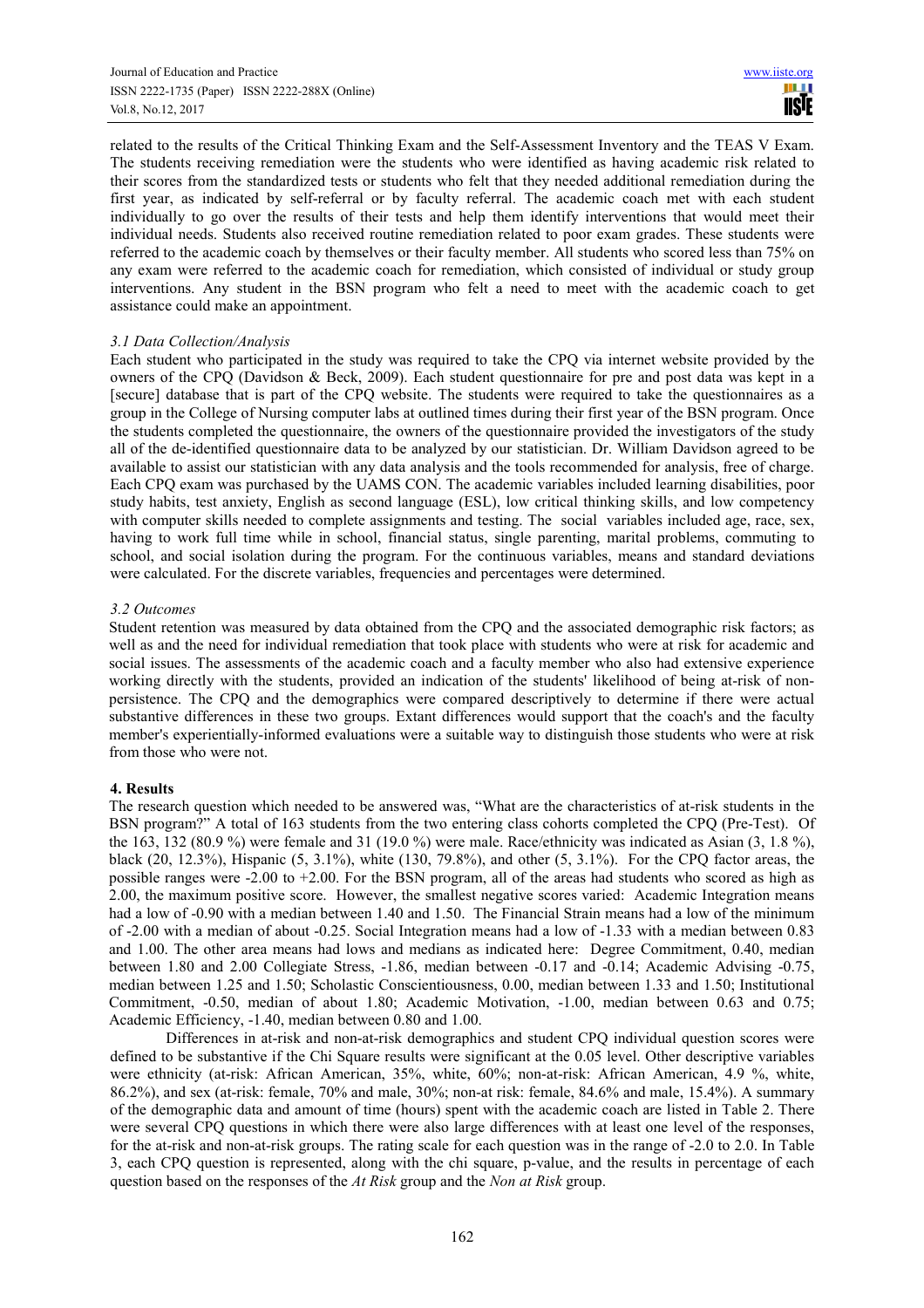# **5. Discussion**

Using the CPQ as a screening tool for the identification of students at academic and social risk is a new concept in nursing programs. This tool has been used successfully in liberal arts colleges as a screening tool for new students in their first semester to try and determine persistence and attrition rates. The substantive differences identified along with the demographic variables, as well as the CPQ questions demonstrate that using the academic coach and the faculty member is a viable approach to distinguishing *At Risk* (AR) and *Non at Risk* (NAR) students. By giving the CPQ at the beginning of the nursing students first semester, academic coaches can take the results and start working with *At Risk* students early in the program using interventions that will enhance the students' ability to be successful throughout the program. Demographically, the student population in the study was very similar to the demographics of the student population in both the junior and senior class.

 Of the 163 students in the study, there were 70% female in the AR group and 84.6% females in the NAR group. Males represented 30% in the AR group and 15.4% of the NAR group. The students in the study were also racial and ethnically diverse. Eighty-seven percent of students in the study were in the first semester of the nursing program, with only 12.9% of students who had failed a course the previous year and had returned to repeat the semester in which the CPQ was administered. Students in the AR group had more visits with the academic coach collectively than those in the NAR group, with 20% of them having at least 5 visits with the academic coach during the program opposed to only 0.8% of NAR students. During the first and subsequent semesters, students are required to meet with the academic coach if they fail a course exam. They are also required to remediate in each course if they fail to meet the passing benchmark score on their course standardized exam. Remediation occurs over the Christmas Holiday and summer months between the junior and senior year. However, it is also fair to say that students who not at risk do request to meet with the academic coach throughout the year to ask questions or receive assistance, as evidenced by 87% having one visit, and 10.6% having at least two visits. The CQ results have been categorized into 5 groups for discussion: 1) Academic tasks/workload; 2) Support Systems; 3) Academic/Social integration; 4) Stressors; and 5) Employment outlook

## *5.1 Academic Tasks/Workload*

Students who were asked about their enthusiasm for doing academic tasks. Although both groups of students were generally enthusiastic, more of the AR students were somewhat unenthusiastic, which may lead to incompletion of assignments, lack of studying, and poor performance on exams. Students in the AR group also had higher feelings of being overwhelmed with the academic workload (92.5% versus 87.1% respectively, p=0.04). Students in the program are required to attend class and perform practicum hours 4-5 days per week and carry approximately 15-18 hours per semester. When asked about proof reading writing assignments before submitting, students in the AR group spent more time than those in the NAR group (92.5% versus 79.3%,  $p=0.00$ ). As a result of spending more time proof reading, students have less time to focus on other assignments and tasks that may or may not be of more importance to the success of their class.

 Students were also asked about the clarity of their instructors and the syllabi in detailing what needs to be accomplished in order to be successful in courses. More students in the AR group felt that the faculty/syllabi were unclear or somewhat unclear compared to the NAR student (15.0% versus 8.9%, p=0.01). There was also a 10% neutral response for students in the AR group compared to a 4.1% neutral response in the NAR group. At this point in the study, it is difficulty to draw conclusions or make assumptions as to why the AR students were more negative, but one suggestion might be that these students have a harder time trying to gather, sort, and apply the information in the syllabus, or they may not feel comfortable asking the faculty for clarification. Students in the AR group also had more difficulty working on projects that require more than a few months to complete and encountered times in which they wondered if they could complete the assignment. Many students in this category of risk have difficulty with organizing tasks into sizable bites or may become distracted with other assignments and not be realistic regarding the timeframe required to complete the assignment. This may lead to frustration and worry that they can't complete the task along with other assignments and academic workload that they already have in other courses.

# *5.2 Support Systems*

Students in the AR group tended to be more worried about whether or not the faculty were concerned about their intellectual growth (7.5% versus 1.6%, p=0.00). The AR group also had neutral responses of 10% versus 5.7%. However, the majority of students in both groups were not concerned. In regards to family support of the pursuit of a college degree, all students felt supported, however, the NAR group did have 1.6% of students who did not feel supported by their family. The AR group also had 10% of students who selected neutral support. Family support can be a relative term and some students, especially those who are first generation college students may not have the family support expected due to parental knowledge and acceptance of a college education (McFadden, 2015). Single parents may also have difficulty with family support, as they are the primary caregiver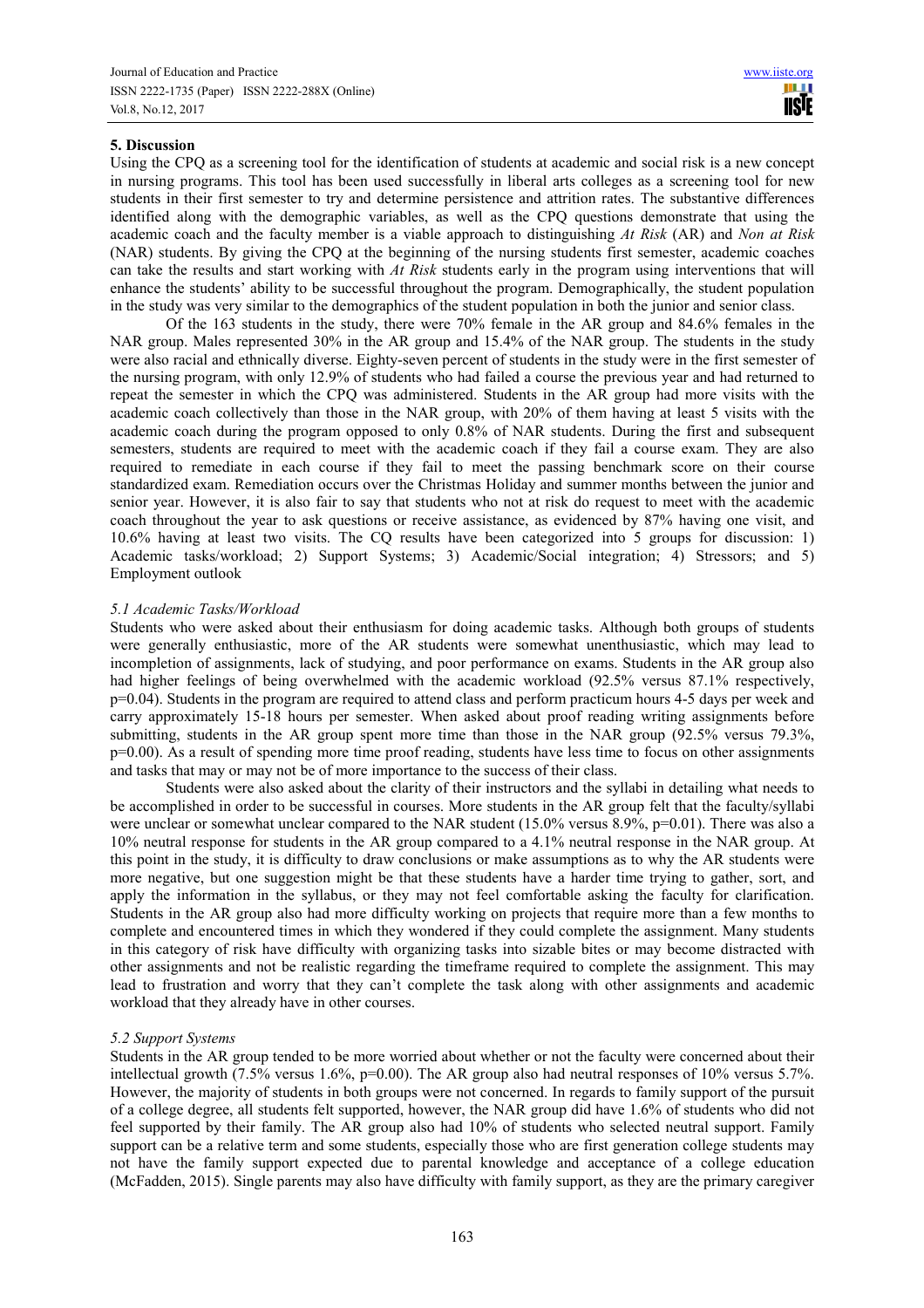and can't share the responsibilities with a spouse or significant other. Some students move away from their families to attend the nursing program and may not have the support systems locally to provide encouragement and support that they have been accustomed to.

## *5.3 Academic Social Integration*

Academic and social integration is important to student success, as it provides students with a way to socially support each other with collaboration and teamwork. This is important for the culture of nursing. When asked questions regarding College Life and if the positives outweighed the negative, more students in the AR group had more negative scores, however, more students in the NAR group felt that the positives were equal to the negatives. Students in the AR group also had more negative scores of their overall impression with others students in the nursing program. Overall stress of the institution scores indicated that the AR students felt that there was much more stress that was experienced at the institution than NAR students. The negativity from AR students could be an implication that they are not adequately socially integrated, so therefore, their stress levels are higher. Lastly, the students in the NAR group had a higher sense of loyalty for the college compared to the AR group.

## *5.4 Academic Stressors*

The types of stress that can occur each day for students is variable. When asked on a typical day, how preoccupied students were with personal trouble, students in the AR group overall were more preoccupied than students in the NAR group. They also worried more about getting the work done on time. Anecdotal feedback from faculty and the academic coach has revealed that many students endure personal conflicts and crisis that have a direct impact on their performance both academically and socially while in the nursing program. Many students have to work to support their families while going to a full-time program and this may be a significant contributor to many of the personal worries that students face.

## *5.5 Employment Outlook after Graduation*

Lastly, students were asked to rate question pertaining to the importance of the training received and how it relates to helping them find a job. The students in the AR risk group had lower positive scores indicative that they did not feel that it was as important as the students in the NAR group. The students in the AR group had 7.5% that selected a neutral response versus no neutral responses for the NAR group. In response to the question of how certain they are that the training received will lead them to an enjoyable job, students in the AR group had lower positive scores of certainty versus the students in the NAR group.

# **6. Conclusions**

The CPQ has been shown to be a reasonable tool to help identify students at risk for attrition in the nursing program if used upon admission to the program as a screening tool. It is worth noting that adding this tool to other academic admission testing could provide an deeper understanding of social risk factors related to attrition that are not identified using just academic admission testing alone. More research is needed using various types of nursing programs and increased numbers of students. Future research comparing the results of the CPQ to outcomes such as standardized testing scores, Pre-Admission Testing, and comprehensive predictor exams. It would also be of interest for academic coaches and administration to identify what the definition of *At Risk* looks like in their student population and identify students who fit this definition. Last, evaluation of the At Risk (AR) versus the Non at Risk (NAR) group and compare the results of the CPQ to the program outcomes to see if there is statistically significant differences between groups.

#### **References**

- Abele, C., Penprase, B., & Ternes, R. (2013). A closer look at academic probation & attrition: What courses are predictive of nursing student success? *Nurse Education Today, 33*, 258-267.
- Davidson, W.B, Beck, H.P., & Grisaffe, D.B. (2015). Increasing the institutional commitment of college students: Enhanced measurement and test of a nomological model. *Journal of College Student Retention: Research*, 17(2), 162-185. doi: 10.1177/1521025115578230
- Davidson, W.B., Beck, H.P., & Milligan, M. (2009). The College Persistence Questionnaire: Development and validation of an instrument that predicts student attrition. *Journal of College Student Development, 50* (4), 1-18.
- Horton, C., Polek C., & Hardie, T.L. (2012). The relationship between enhanced remediation and NCLEX success. *Teaching & Learning in Nursing, 7*, 146-151. doi: 10.1016/j.teln.2012.06.002
- Jeffries, M.R. (2007). Tracking student success through program entry, progression, graduation, and licensure: Assessing undergraduate nursing student retention and success. *Nurse Education Today, 27*, 406-419. doi: 10.1016/j.nedt.2006.07.003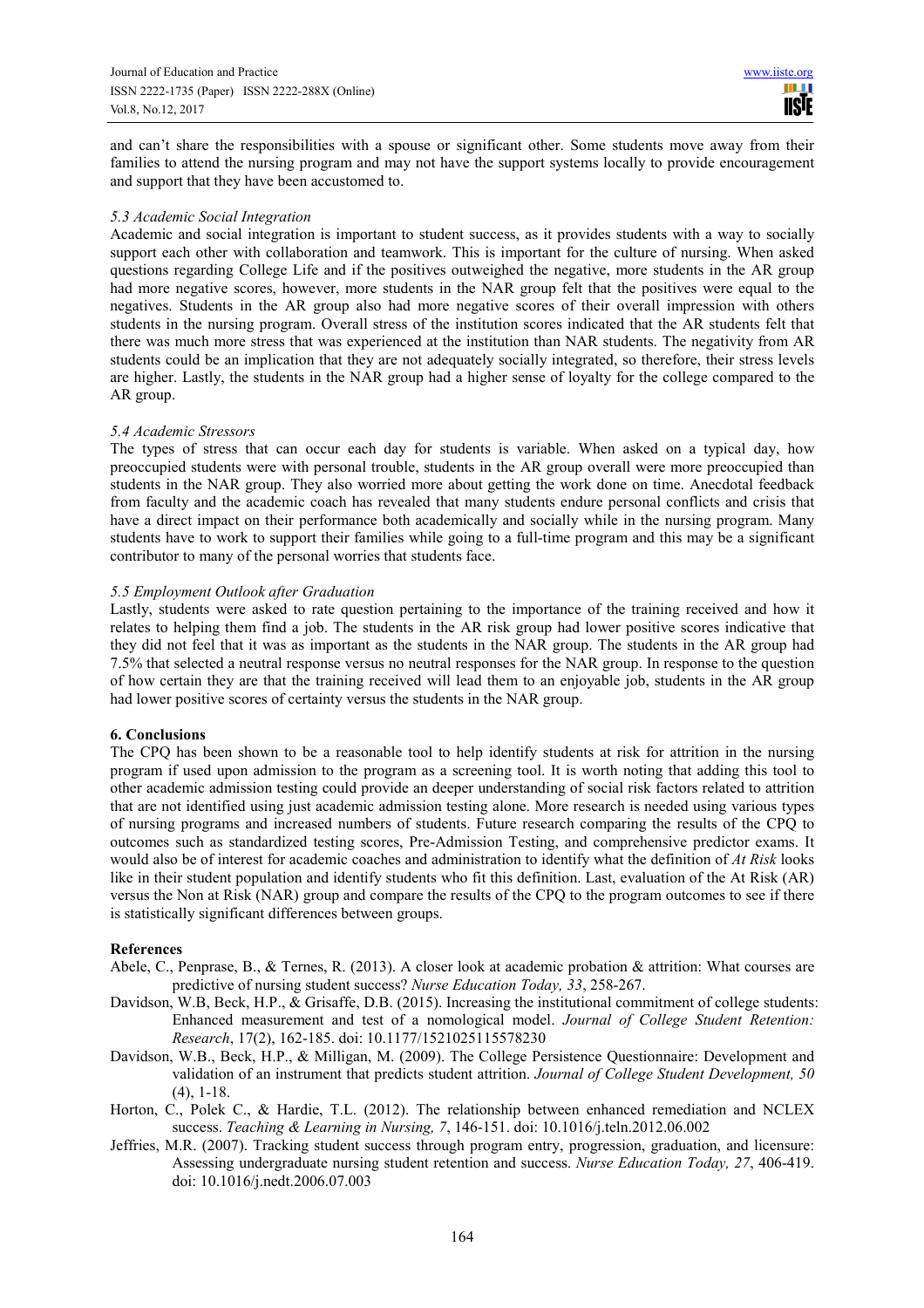- Newton, S.E., & Moore, G. (2009). Use of aptitude to understand Bachelor of Science in Nursing student attrition and readiness for the National Council Licensure Examination-Registered Nursing. *Journal of Professional Nursing, 25*(5), 273-278. doi: 10.1016/jprofnurs.2009.01.016
- McCarthy, M.A., Harris, D., & Tracz, S.M. (2014). Academic and nursing aptitude and the NCLEX-RN in baccalaureate programs*. Journal of Nursing Education, 53*(3) 161-170. doi: 10.3928/01484834- 20140220-01
- McFadden, D. (2016). Health and academic success: A look at the challenges of  $1<sup>st</sup>$ -generation community college students. *Journal of the American Association of Nurse Practitioners, 28*(4), 227-232. doi: 10.1002/2327-6924.12345
- Uyehara, J., Magnussen, L., Itano, J., & Zhang, S. (2007) Facilitating program and NCLEX success in a generic BSN program. *Nursing Forum, 42*(1), 31-38. Urwin, S., Stanley, R., Jones, M., Gallagher, A., Wainwright, P., & Perkins, A. (2010).
- Understanding student nurse attrition: Learning from the literature. *Nurse Education Today, 30,* 202-207. doi: 10.1016/j.nedt.2009.07.014
- Williams, M.G. (2010). Attrition and retention in the nursing major: Understanding persistence in beginning nursing students. *Nursing Education Research, 31(*6), 362-367

| <b>Characteristic</b>       | <b>Result</b>                                                                       |
|-----------------------------|-------------------------------------------------------------------------------------|
| <b>SEX</b>                  |                                                                                     |
| Female                      | 132 (80.9%)                                                                         |
| Male                        | 31 $(19.0\%)$                                                                       |
| <b>ETHNICITY</b>            |                                                                                     |
| Asian                       | $3(1.8\%)$                                                                          |
| African American            | $20(12.3\%)$                                                                        |
| Hispanic                    | $5(3.1\%)$                                                                          |
| Caucasian                   | $130(79.8\%)$                                                                       |
| Other                       | $5(3.1\%)$                                                                          |
| in the<br>First<br>Semester | $Yes = 142 (87.1\%)$                                                                |
| program                     | $No = 21$ (12.9%) (These students previously failed a semester, returned at a later |
|                             | date and took the CPQ)                                                              |

Table 1. Characteristics of Students who completed the CPQ (N-163)

| Table 2. Demographics of the "At Risk" versus "Non-at Risk" Group |  |  |
|-------------------------------------------------------------------|--|--|
|-------------------------------------------------------------------|--|--|

| <b>DEMOGRAPHIC FACTOR</b>         | <b>AT RISK GROUP</b> | <b>RISK</b><br><b>NON</b><br>$\bf AT$ | p value |
|-----------------------------------|----------------------|---------------------------------------|---------|
|                                   |                      | <b>GROUP</b>                          |         |
| <b>SEX</b>                        |                      |                                       |         |
| Female                            | 70%                  | 84.6%                                 | 0.04    |
| Male                              | 30%                  | 15.4%                                 |         |
| <b>ETHNICITY</b>                  |                      |                                       |         |
| White                             | 60%                  | 86.2%                                 | 0.00    |
| African American                  | 35%                  | 4.9%                                  |         |
| Hispanic                          | $0.0\%$              | 4.1%                                  |         |
| Asian                             | 2.5%                 | $1.6\%$                               |         |
| <b>NUMBER OF HOURS SPENT WITH</b> |                      |                                       |         |
| THE ACADEMIC COACH                |                      |                                       |         |
| At least one                      | 32.5%                | 87%                                   | 0.00    |
| Two                               | 25.0%                | 10.6%                                 |         |
| Three                             | 15.0%                | $1.6\%$                               |         |
| Four                              | 7.5%                 | $0.0\%$                               |         |
| Five                              | 20.0%                | 0.8%                                  |         |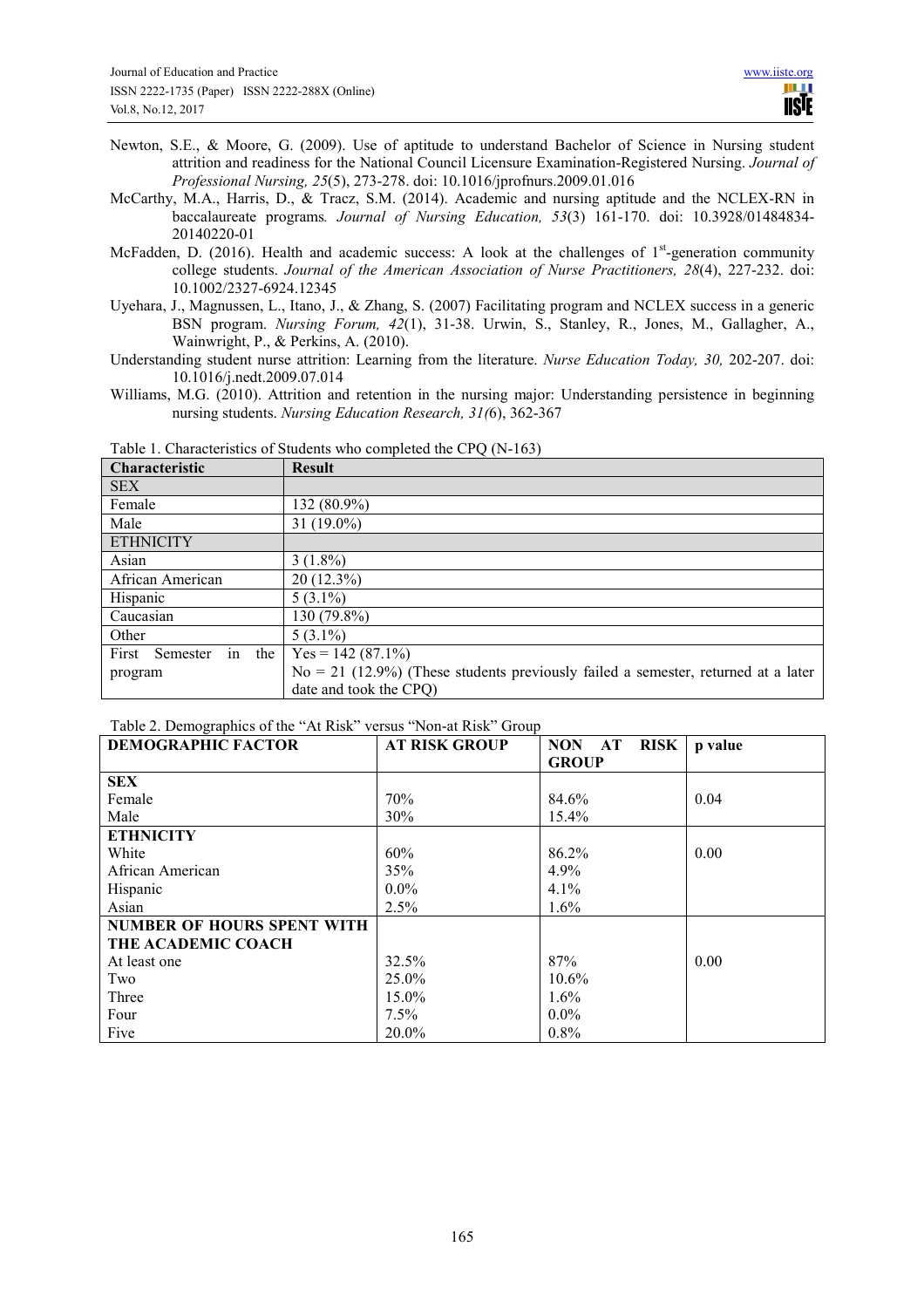|  |  | Table 3. Questions from the CPQ that were statistically significant (P value $\leq 0.05$ ) |  |  |
|--|--|--------------------------------------------------------------------------------------------|--|--|
|  |  |                                                                                            |  |  |

| radic $\sigma$ . Questions from the Cr Q that were statistically significant (1) value $\sim 0.05$<br><b>Questions from CPQ</b> | P Value |
|---------------------------------------------------------------------------------------------------------------------------------|---------|
| How supportive of your family of your pursuit of a college degree, in terms of their                                            | 0.02    |
| encouragement and expectations?                                                                                                 |         |
| Very Supportive                                                                                                                 |         |
| Somewhat Supportive                                                                                                             |         |
| Neutral                                                                                                                         |         |
| Somewhat Unsupportive                                                                                                           |         |
| Very Unsupportive                                                                                                               |         |
|                                                                                                                                 |         |
| Not Applicable<br>Students differ quite a lot in how distressed they get over various aspects of college life.                  | 0.037   |
| Overall, how much stress would you say that you experience while attending this institution?                                    |         |
| Very Much Stress                                                                                                                |         |
| <b>Much Stress</b>                                                                                                              |         |
| Some Stress                                                                                                                     |         |
| A little Stress                                                                                                                 |         |
|                                                                                                                                 |         |
| Very Little Stress                                                                                                              |         |
| Not Applicable                                                                                                                  | 0.034   |
| In general, how enthused are you about doing academic tasks?                                                                    |         |
| Very Enthusiastic                                                                                                               |         |
| Somewhat Enthusiastic                                                                                                           |         |
| Neutral                                                                                                                         |         |
| Somewhat Unenthusiastic                                                                                                         |         |
| Very Unenthusiastic                                                                                                             |         |
| Not Applicable                                                                                                                  |         |
| How often do you feel overwhelmed by the academic workload here?                                                                | 0.04    |
| Very Often                                                                                                                      |         |
| Somewhat Often                                                                                                                  |         |
| Sometimes                                                                                                                       |         |
| Rarely                                                                                                                          |         |
| Very Rarely                                                                                                                     |         |
| Not Applicable                                                                                                                  |         |
| How concerned about your intellectual growth are the faculty here?                                                              | 0.005   |
| Very Concerned                                                                                                                  |         |
| Somewhat Concerned                                                                                                              |         |
| Neutral                                                                                                                         |         |
| Somewhat Unconcerned                                                                                                            |         |
| Very Unconcerned                                                                                                                |         |
| Not Applicable                                                                                                                  |         |
| How much time do you spend proofreading writing assignments before submitting them?                                             | 0.008   |
| A lot                                                                                                                           |         |
| Some                                                                                                                            |         |
| Little                                                                                                                          |         |
| Very Little                                                                                                                     |         |
| None                                                                                                                            |         |
| Not Applicable                                                                                                                  |         |
| The life of a college student typically has both positive and negative aspects. At this time,                                   | 0.03    |
| would you say that the positives outweigh the negatives, or vice versa?                                                         |         |
| Positives far outweigh the negatives                                                                                            |         |
| Positives somewhat outweigh the negatives                                                                                       |         |
| Positives and negatives are equal                                                                                               |         |
| Negatives somewhat outweigh the positives                                                                                       |         |
| Negatives far outweigh the positives                                                                                            |         |
| How clear have the instructors and syllabi usually been in detailing what you need to do in                                     | 0.01    |
| order to be successful in courses?                                                                                              |         |
| Very Unclear                                                                                                                    |         |